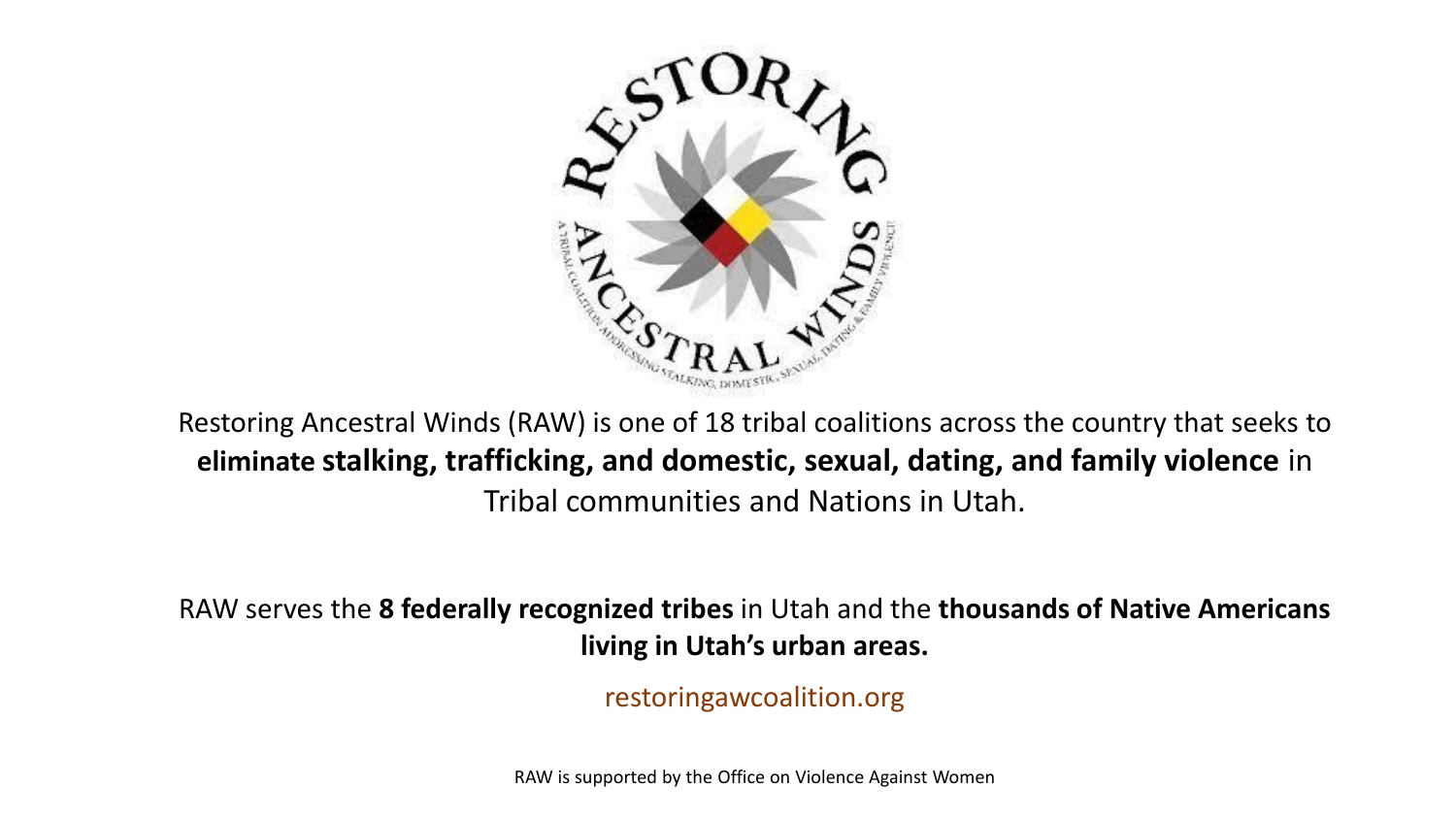# Domestic Violence in Tribal Nations and Communities

|                                               | Female | <b>Male</b> |
|-----------------------------------------------|--------|-------------|
| <b>Experienced Violence in their lifetime</b> | 84.3%  | 81.6%       |
| <b>Sexual Violence</b>                        | 56.1%  | 27.5%       |
| <b>Physical Violence</b>                      | 55.5%  | 43.2%       |
| <b>Stalking</b>                               | 48.8%  | 18.6%       |
| <b>Psychological Aggression</b>               | 66.4%  | 73%         |

Source: Centers for Disease Control and Prevention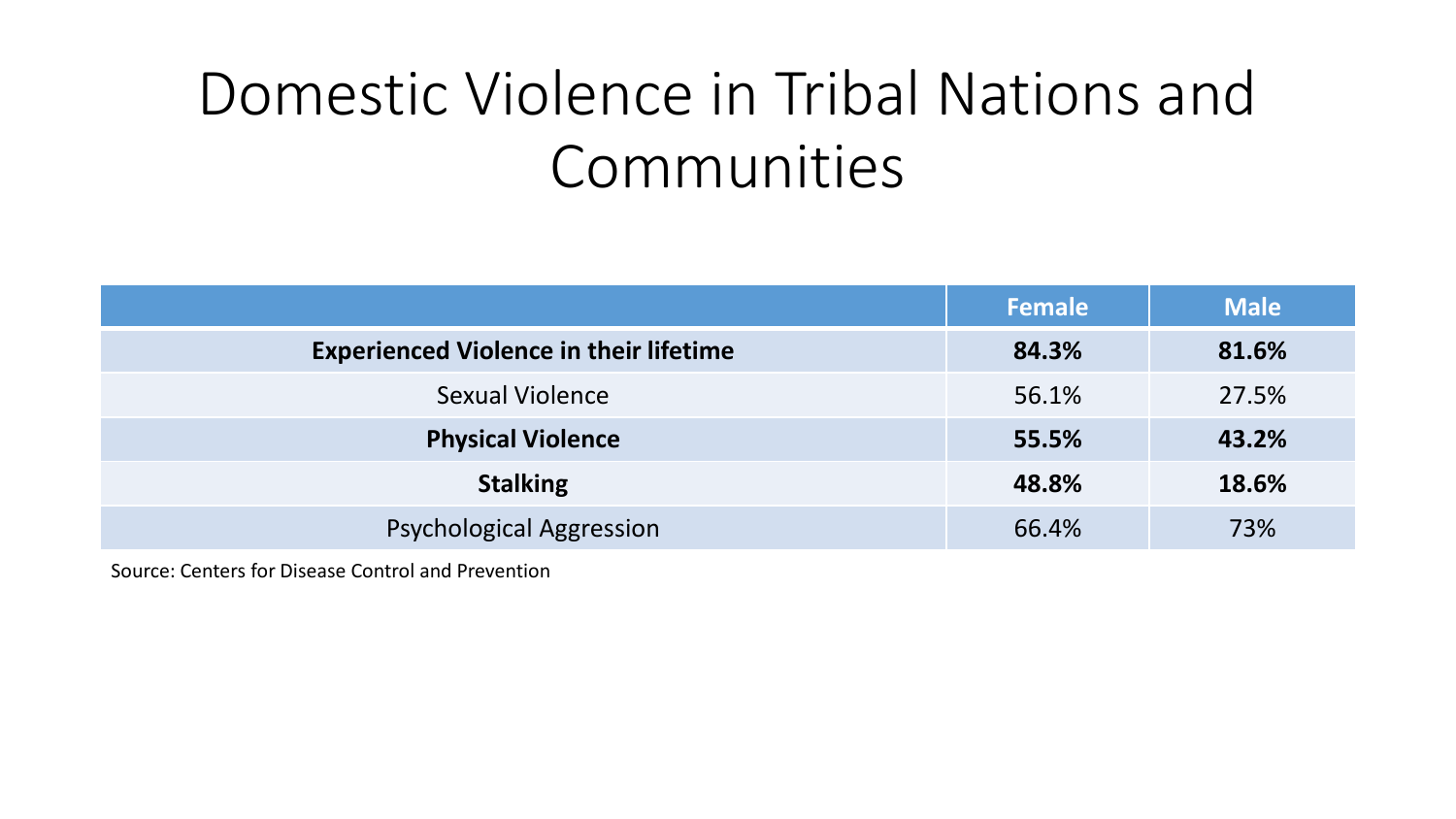# Gentle Ironhawk Shelter

- Newest shelter (15<sup>th</sup> in the state), opened in late October 2021 in Blanding, Utah after receiving license approval from DHS
- Serves the Navajo Nation and surrounding communities in San Juan County
	- 40% to 50% of all calls to the police in the Navajo Nation are DVrelated
	- In one month, served 26 unique individuals with 160 bed nights (average length of shelter stay of 12 days)
- Culturally informed hotline for victims (through RAW)

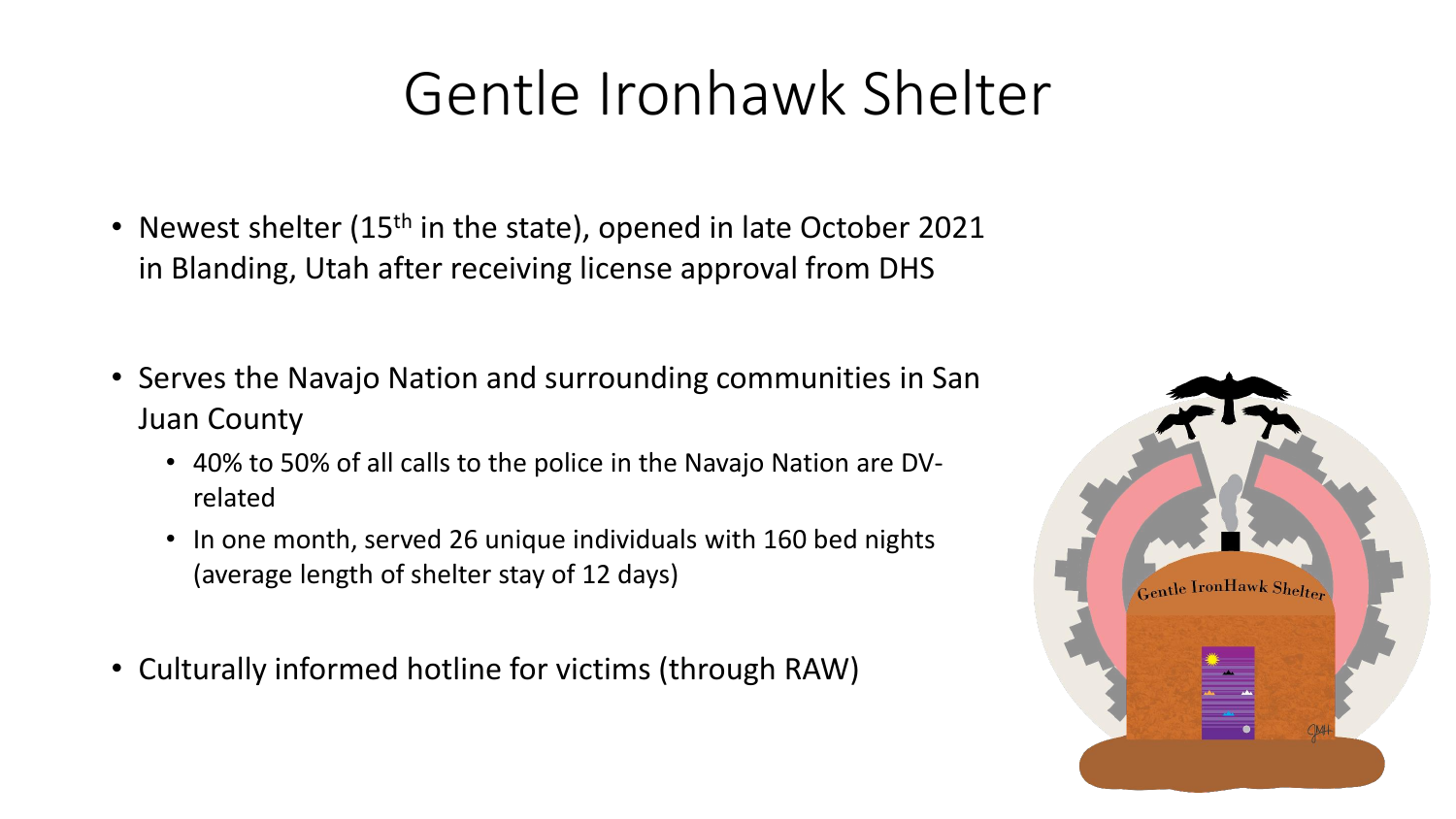## **Utah Domestic Violence Coalition**

1-800-897-LINK (5465) UTAH'S 24/7 DOMESTIC VIOLENCE CRISIS HOTLINE

# **Utah Domestic Violence Coalition** Advocate • Collaborate • Educate

Utah Domestic Violence Coalition (UDVC) is a private nonprofit organization, federally designated as our state's domestic violence coalition. UDVC serves as the primary point of contact and resource center on domestic violence issues for Utah and supports the development of policies, protocols, and procedures to enhance domestic violence intervention and prevention in our state.

Online at www.udvc.org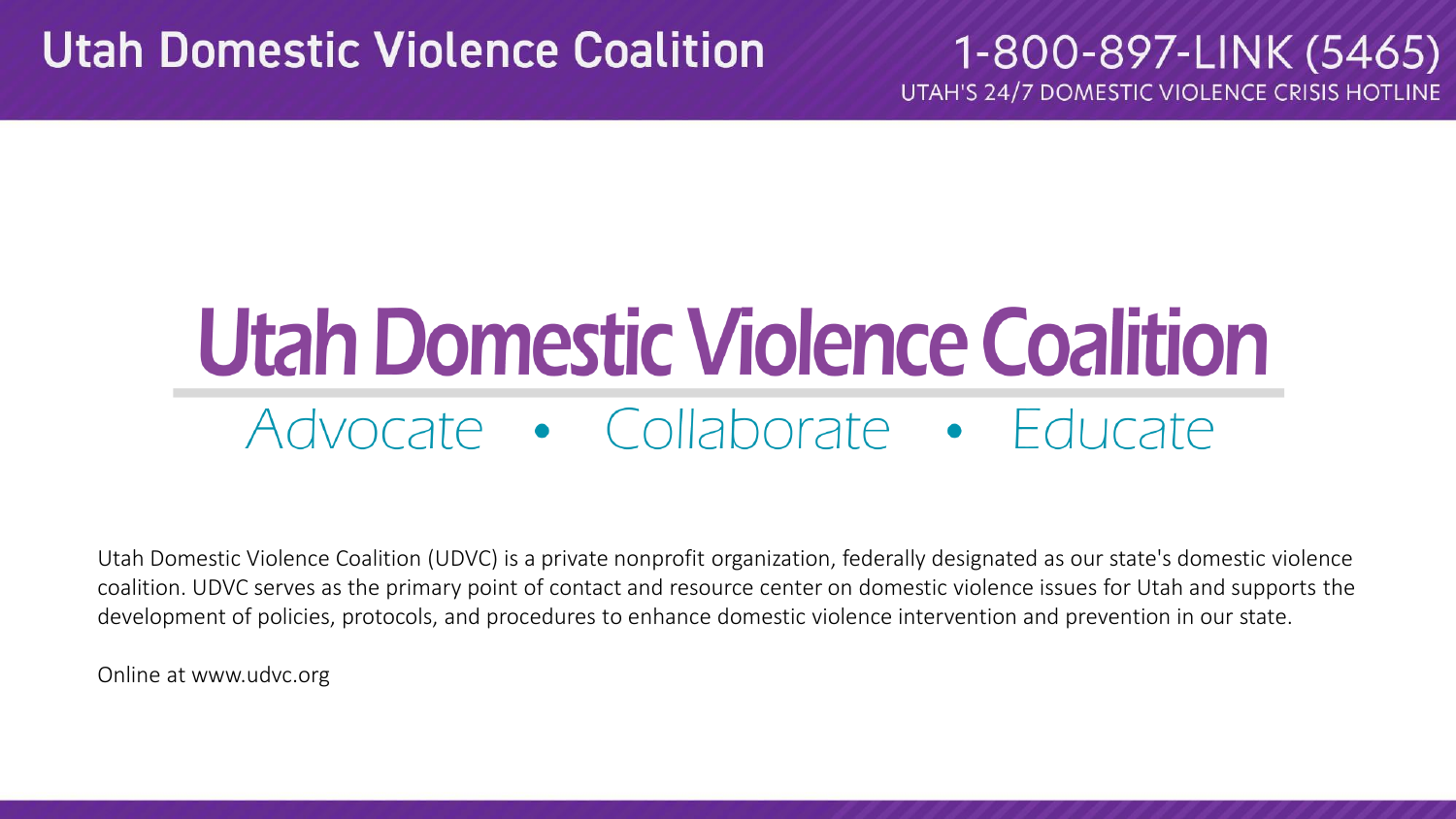# **Utah Domestic Violence Coalition**

1-800-897-LINK (5465) UTAH'S 24/7 DOMESTIC VIOLENCE CRISIS HOTLINE



- **1. CAPSA** Cache and Rich
- **2. New Hope**  Box Elder
- **3. YCC**  Weber and Morgan
- **4. Safe Harbor**  Davis
- **5. YWCA** Salt Lake
- **6. Pathways** Tooele
- **7. South Valley Services**  Salt Lake
- **8. Peace House**  Summit and Wasatch
- **9. Refuge** Utah and Juab
- **10. Seekhaven** Grand
- **11. New Horizons**  Sevier, Millard, Piute, Sanpete and Wayne
- **12. Canyon Creek**  Iron, Beaver and Garfield
- **13. DOVE Center**  Washington and Kane
- **14. FAFV** Uintah, Duchesne and Daggett
- **15. Gentle Ironhawk**  San Juan, Four Corners Tribal Nations *State Operated Shelter – Carbon and Emery*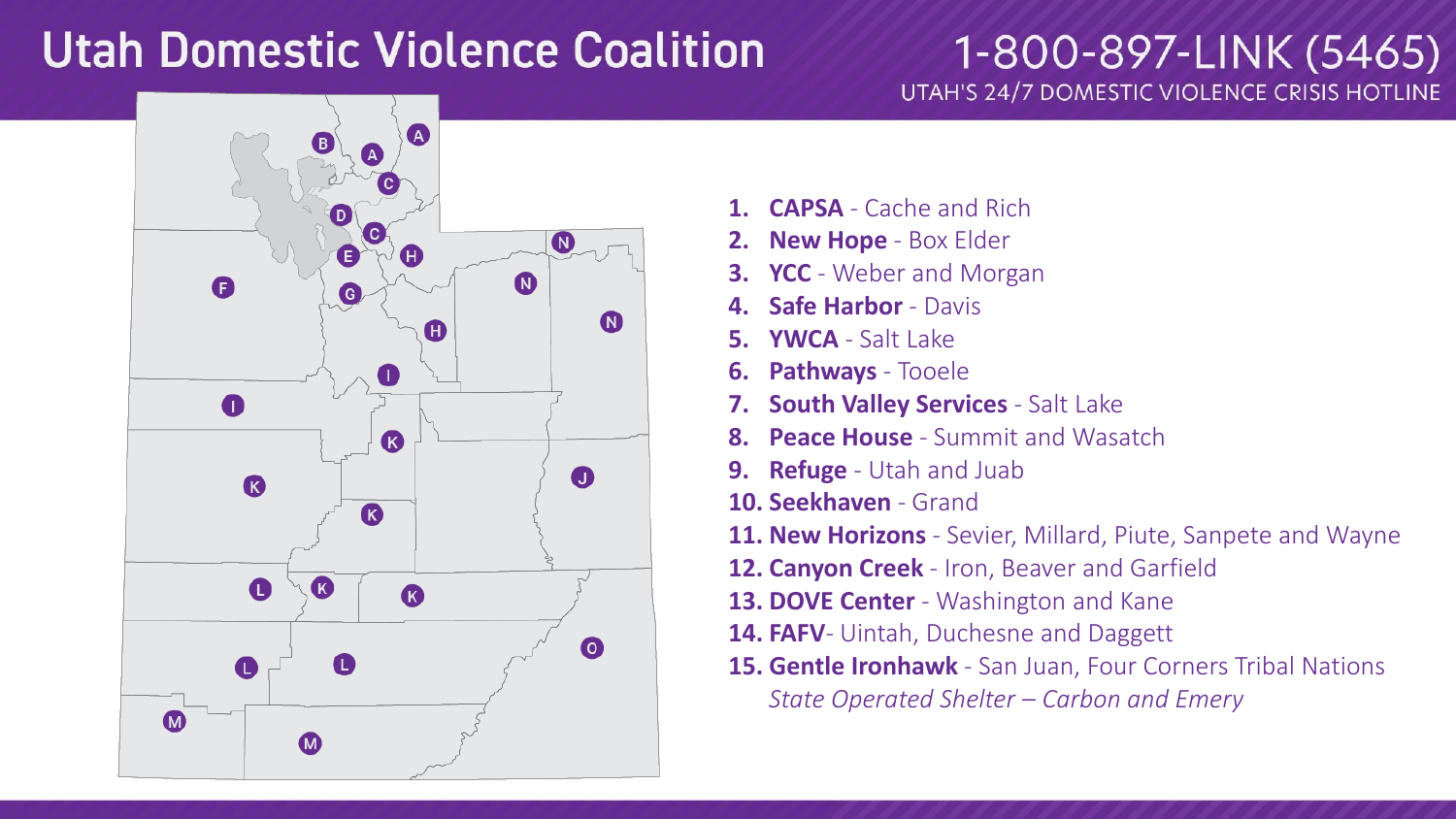# **Utah Domestic Violence Coalition**

#### 1-800-897-LINK (5465) UTAH'S 24/7 DOMESTIC VIOLENCE CRISIS HOTLINE

- **\$4,240,000 ongoing SGF request to provide additional, stable core operations funding for the 15 licensed DV shelters who serve the entire state**
- **Requires matching dollars from shelters for this new funding**
- **Includes support for Utah's statewide, 24 -hour DV crisis line**
- **Establishes new support and referral line for Tribal communities and urban Native Americans in Utah**